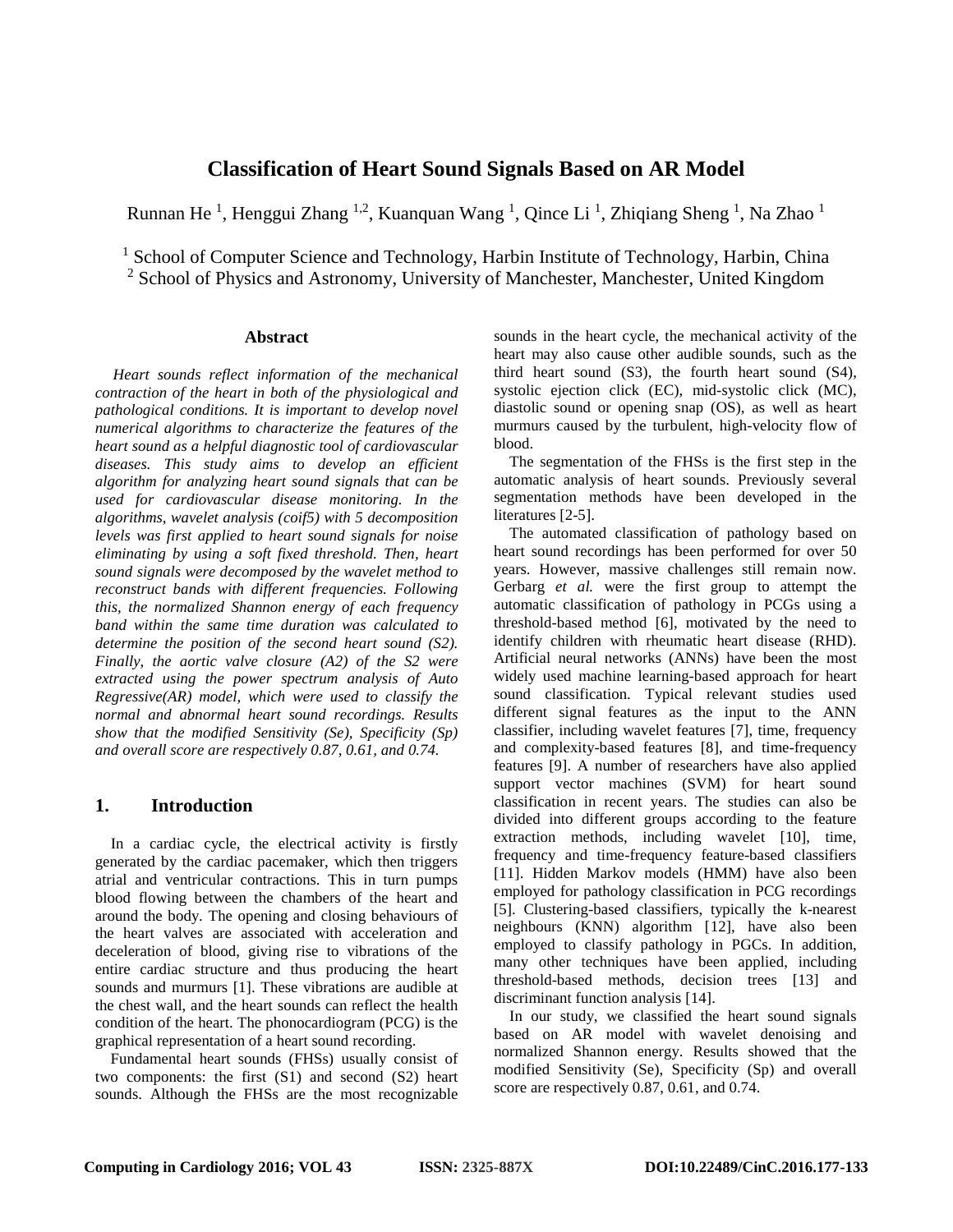## **2. Method**

Figure 1 outlines the flow of our approach. The architecture of our proposed algorithm included signal filtering, extraction of S2 using wavelet decomposition and normalized Shannon energy, extraction of S2 features using AR model, and classification of heart sound signals. Each major step was explained in more detail in the four upcoming subsections.



Figure 1. Flow chart of our approach.

## **2.1. Filtering**

For signal denoising, each original heart sound signal was decomposed by muti-level discrete wavelet, which means an input PCG signal was divided into low (ai) and high frequency (di) components and then the low frequency component was input into the next layer for further decomposition. In this study, wavelet analysis (coif5) with 5 decomposition levels was first applied to heart sound signals for noise eliminating by using a soft fixed threshold. Then, heart sound signals were decomposed by the wavelet method to reconstruct bands with different frequencies. Figure 2 shows the result of denoised heart sound signal.



Figure 2. Denoised heart sound signal compared to original signal

## **2.2. The extraction of S2**

**2.2.1. Decompose the denoised PCG signal using wavelet decomposition and reconstruct** 

#### **the details and approximations**

In order to identify S2s correctly, frequency band of the majority power of S2 was used. Previous studies using FFT to analyze the frequency contents of the second heart sounds have indicated that the frequency spectrum of S2 contained peaks in a low-frequency range (10 to 80Hz), a medium-frequency range (80 to 200Hz) and a high-frequency range (220 to 400Hz) [\[1\]](#page-3-0).

Before decomposition, the denoised PCG signal was down sampled by factor 5. Some murmurs have higher frequencies than the normal sounds (up to 600Hz) [\[15\]](#page-3-12). Since these frequencies are still below a half of the sampling frequency 2000Hz, useful events of the heart sounds were not missed. After down sampling, a fifthlevel discrete wavelet decomposition of the denoised signal was done to obtain the coefficients of all the components of the decomposition. Using these coefficients, the details and approximations in desired level were obtained by reconstruction. The details and approximations varied depending on the wavelet families and orders used in the decomposition and reconstruction. According to the characteristics of the frequency spectrum of S2 and the possible noises, details d4, d5, and approximation a4 were selected as the sources for segmentation.

## **2.2.2. Calculate the normalized average Shannon energy for selected approximations and details**

For each selected signal, d4, d5 and a4 were segmented using a segmentation algorithm based on the envelope calculated from the normalized average Shannon energy. The average Shannon energy attenuates the effects of low value noise and makes the low intensity sounds easier to be found. The average Shannon energy was calculated in 0.02-second continuous segments throughout the normalized signal with 0.01-second overlap using the following formula:

$$
E_{s} = -\frac{1}{N \cdot \sum\limits_{i=1}^{N} x_{norm}^{2}(i) \cdot \log x_{norm}^{2}(i)}
$$
(1)

where the *xnorm* is the signal sample normalized to the maximum absolute value of the studied band signal, and N is the number of samples in 0.02-second segment, here  $N=40$ .

Lastly the normalized average Shannon energy versus the whole time axis was computed as follow,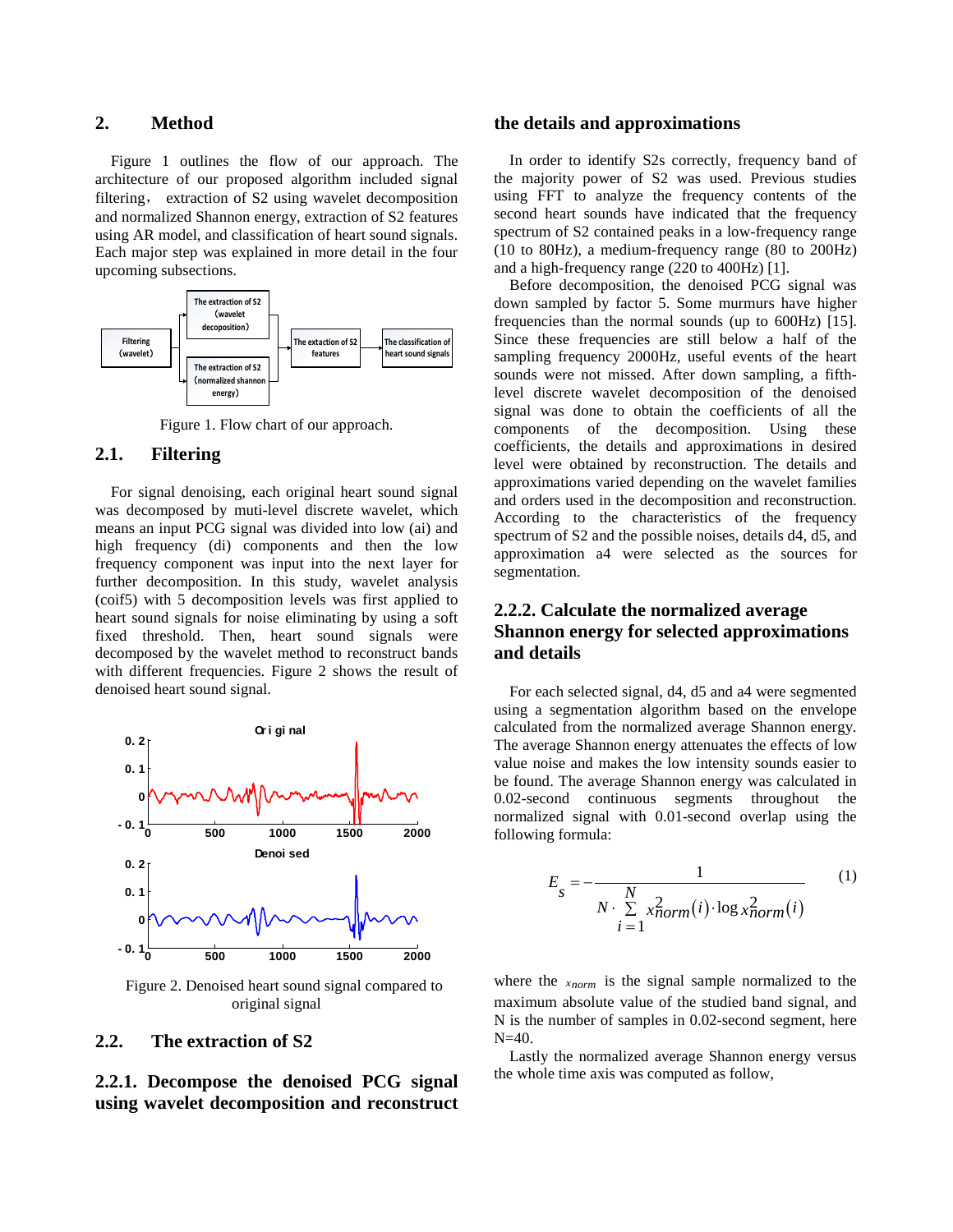$$
P_a(t) = \frac{E_s(t) - M(E_s(t))}{S(E_s(t))}
$$
 (2)

Where  $M(E_{s}(t))$  is the mean value of  $E_{s}(t)$ ,  $S(E_{s}(t))$  is the standard deviation of  $E<sub>s</sub>(t)$ .

Figure 3 shows the normalized average Shannon energy for selected approximations and details.



Figure 3. The normalized average Shannon energy for selected approximations and details

#### **2.2.3. Mark the peak location of S1s and S2s**

The actual heart sound recordings are very complicated and patterns of heart sounds vary significantly from recording to recording. It is difficult to pick up all the S1s and S2s using a simple threshold. There might be undesired peaks due to the second part of splitted S2 or other events. In addition, the first heart sounds usually may be too weak compared with other peaks. Moreover, artifacts similar to the real peaks both in duration and amplitude might be selected as S1s or S2s. In order to solve these problems, the threshold setting and detection rules of picking S1s and S2s were modified. Firstly, simple threshold was used to mark all the peak locations of continuous segments exceeding the threshold limit. Then time intervals between two adjacent marks were calculated. According to the mean value and standard variation of the intervals, both lower and higher time interval limits were calculated, which were used to remove extra peaks and find lost weaker peaks.

#### **2.2.4. Decide the durations of S2s**

S1s and S2s should be distinguished from each other after they are marked. Here, the identification based on the following two facts: the longest time interval between two adjacent peaks in the recording (within 20 seconds) is the diastolic period and the duration of the systolic period is relatively constant compared to the diastolic one. After the longest time interval was found, the starting and the

ending marks of that interval were set as S2 and S1 respectively. Then the intervals were checked forward and backward from the longest interval on. Those marks which destroyed constancy limitations of systolic and diastolic period were discarded and the rest Sls and S2s were identified. The artifacts were discarded in this deciding procedure.

The detected positions of intensity peaks of S1s and S2s indicated the approximate locations of these sounds. The actual boundaries of these sounds were obtained by defining another lower intensity threshold value, which differed from the one for detecting S1 and S2. The boundaries of S1s and S2s were modified by confining their duration within 20ms to 150ms respectively. Finally, the systolic and diastolic periods were decided as the small transition time intervals before and after S1 and S2. Figure 4 shows the durations of S2s.



# **2.3. The extraction of S2 features**

Because the recording location and physical condition of patients have great influences on the amplitude of heart sound signals, it is difficult to compare the energy differences between heart sound signals. However, the frequency characteristics of the heart sound signal is relatively stable, which can be chosen as the parameters of S2 features in according to the physical characteristics. For S2, it occurs at the beginning of diastole with the closure of the aortic and pulmonic valves, so we select the aortic valve closure (A2) as a feature of S2. The primary